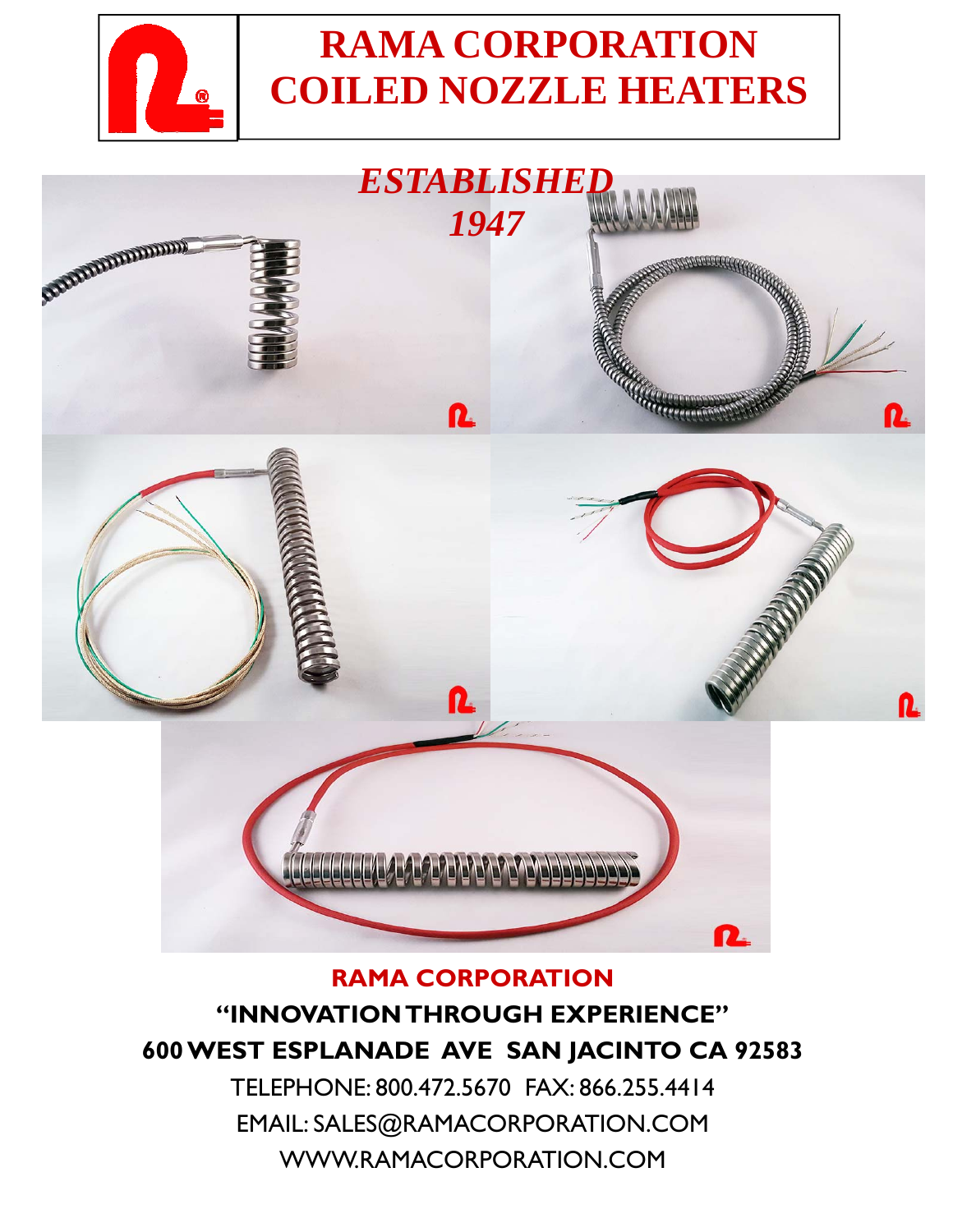

## **RAMA CORPORATION COILED NOZZLE HEATERS**

### **FEATURES:**

RAMA's heaters are the ultimate design in coiled type heaters. their design and technical development gives them a longer lifespan than the competition, due to special features including:

- 100% more surface contact
- High Temperature connection
- Integrated Thermocouple
- Proportioned profile heating

RAMA's manufacturing methods surpass all other round or square designs. Many features are proprietary and were developed to give you the most efficient heating possible.

RAMA's coiled nozzle heaters are available in several sizes off the shelf, or customized to your order. Due to more durable construction and form fitting shape, our coiled nozzle heaters outlast the competition.

### **APPLICATIONS:**

- Plastic Injection Molding Nozzles
- Spruce Bushings
- Die Casting Nozzles
- Metal Forming Punches
- Food Processing Equipment
- Glue Systems
- Scientific and Medical Device Industry
- Laminating and Printing Presses
- And Much More

### **SPECIAL NOTES:**

- Standard leadwire length is 36", with 34" red fiberglass sleeving.
- Other options such as stainless steel braid, ground wire, stainless steel conduit are also available.
- Minimum profiled coil length is 1.50"
- Maximum non-profiled coiled length is 8.00"
- A tooling charge is required for a special flattened design other than our stocked ID's
- Special diameters may require a tooling charge
- Thermocouple junctions cannot be grounded
- Type 'K' thermocouple is available
- Diameters up to 1" are the flattened design, diameters over 1" are non-flattened designs
- Leadwire adder includes groundwire
- Consult factory for special bend configurations or other requirements, tooling charges, etc..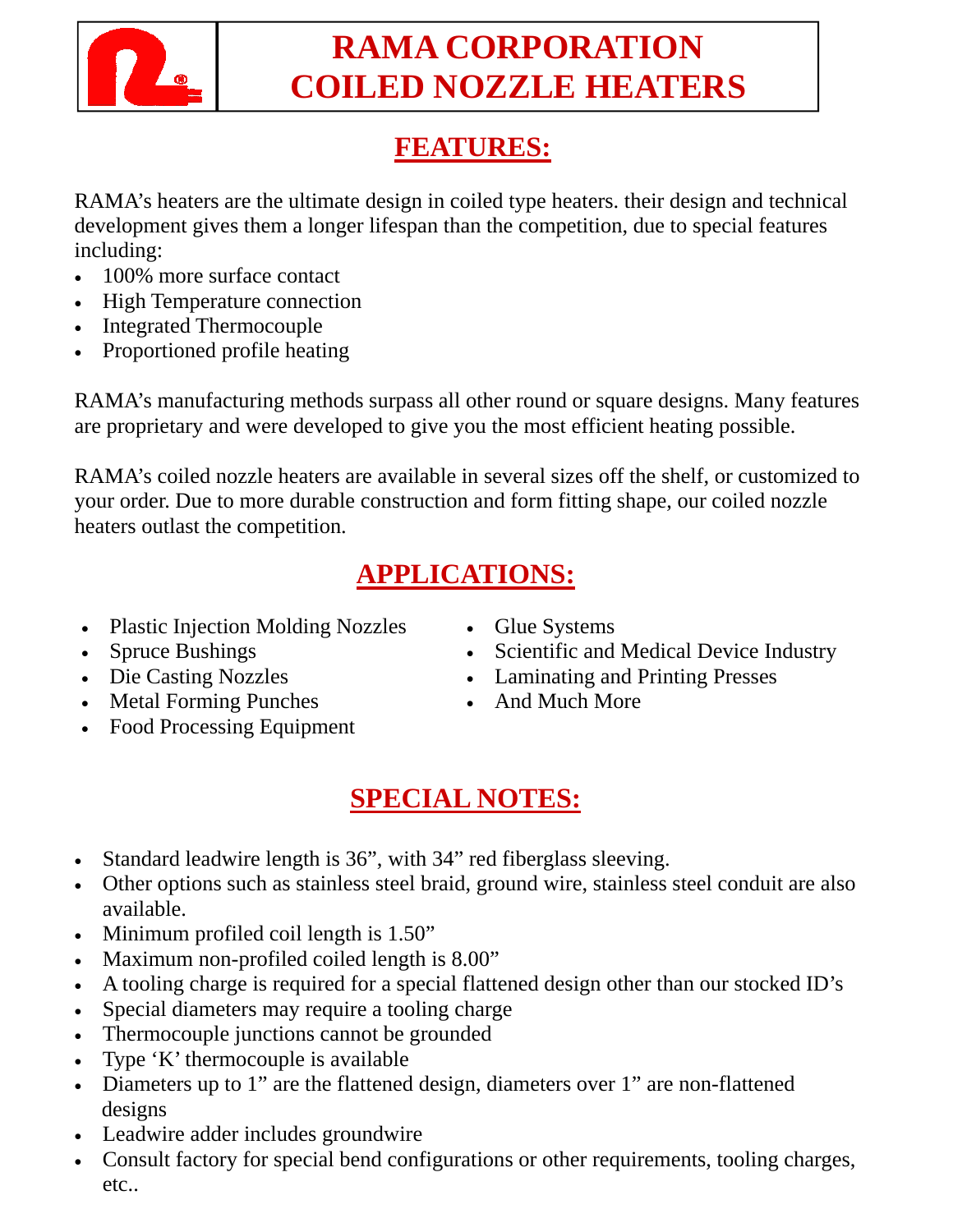

### **COILED DESIGN PARAMETERS**